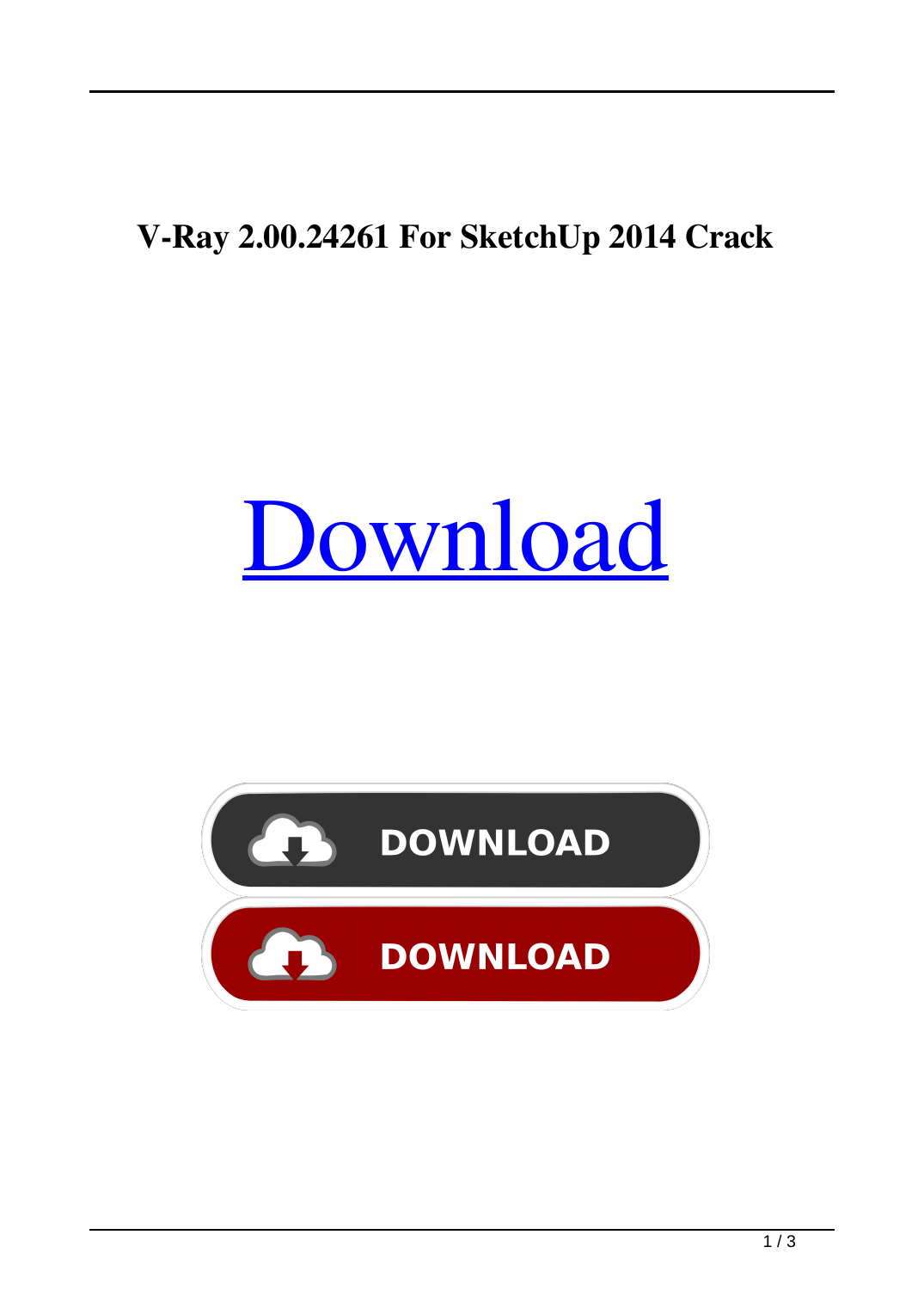Category:Computer-related introductions in 2015 Category:3D graphics software Category:Windows graphics-related software Category:2010 software Category:Products and services discontinued in 2019 Category:Stereoscopic graphics softwareQ: Finding variable name from variable in python I am using Python 3.3, and I have been having trouble making variable changes. For example: user  $=$  raw input() name = 'name' if user == name: print('Your name is:'+ user) else: print('Sorry, I do not know that name') The above code will work, but if I change it to: user  $=$  raw input() name = 'name' if user == user: print('Your name is:'+ user) else: print('Sorry, I do not know that name') It gives an error: if user == user: SyntaxError: can't assign to literal In this case, I am simply trying to check if 'user' equals itself (to check if a command typed by the user is equal to the user's name). I have also tried using \*\*, with no luck. I don't really care about solving the problem, just how to get around the error. Also, I am aware that it might not be possible to do this, but I would like to know anyway. A: It isn't allowed to assign to a variable name. As explained in the docs, a variable's value must be an object, not a variable name. You can either set name to the value of the variable: user  $=$  raw\_input() name = 'name' if user == name: print('Your name is:'+ user) else: print('Sorry, I do not know that name') or use string concatenation: user = raw\_input() name = 'name' print('Your name is:'+ user) The first version is preferred, but you should be aware that name is a builtin function and it's not guaranteed to be available in all versions of Python. This invention relates to a process for preparing 3,3'-bis[4-aminobenzylamino)-6-tert-butyl-

Jan 24, 2019 Sketchup for Mac Vray 2.00.24261 (crack). Free to download and try V-Ray 2.00.24261 For SketchUp 2014 crack. NOTE: Keygens, patches, Activators, Cracks, Loaders etc. are always scanned with Kaspersky Internet . V-Ray 2.00.24261 For SketchUp 2014 crack. NOTE: Keygens, patches, Activators, Cracks, Loaders etc. are always scanned with Kaspersky Internet . V-Ray 2.00.24261 For SketchUp 2014 crack. NOTE: Keygens, patches, Activators, Cracks, Loaders etc. are always scanned with Kaspersky Internet . Jan 8, 2020 Download Vray 2.00.24261 for SketchUp 2014. on Cracked. Best Way to Crack Programs Software.. V-Ray . Sketchup Pro 2018 +Vray 2.00.24261 + FULL V-RAY 2.00.24261 FOR SKETCHUP 2014 FULL. Sketchup Pro 2018 Crack + Vray 2.00.24261 For SketchUp 2014 Full Patch. SketchUp Pro 2018 +Vray 2.00.24261 + FULL V-RAY 2.00.24261 FOR SKETCHUP 2014 FULL. Sketchup Pro 2018 Crack + Vray 2.00.24261 For SketchUp 2014 Full Patch. Sketchup Pro 2018 +Vray 2.00.24261 + FULL V-RAY 2.00.24261 FOR SKETCHUP 2014 FULL. Sketchup Pro 2018 Crack + Vray 2.00.24261 For SketchUp 2014 Full Patch.